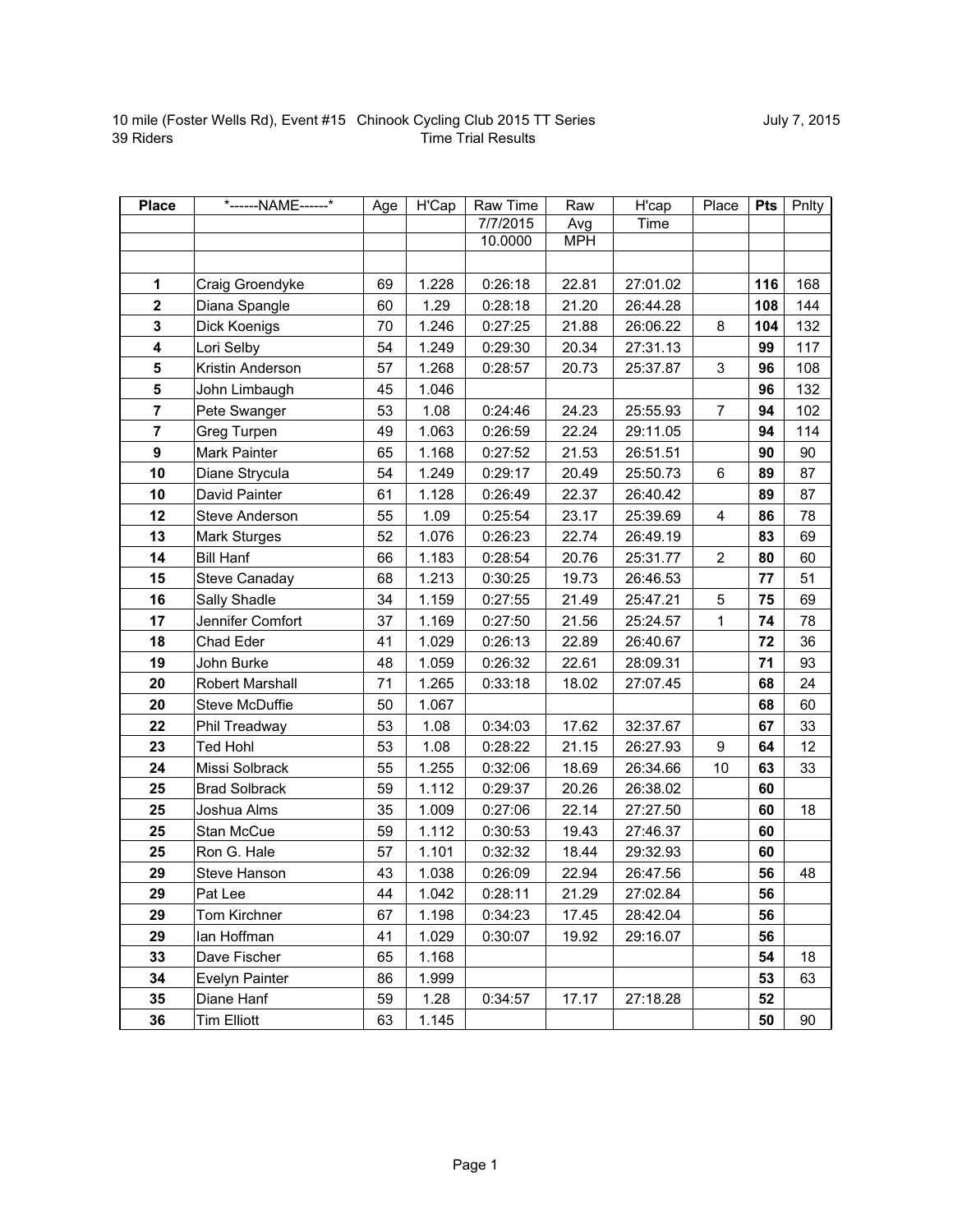| 37 | <b>Brad Atencio</b>    | 51 | 1.071 | 0:34:27 | 17.42 | 32:09.97 | 48 |    |
|----|------------------------|----|-------|---------|-------|----------|----|----|
| 38 | <b>Richard Grondin</b> | 57 | 1.101 |         |       |          | 44 |    |
| 38 | <b>Summer Sturges</b>  | 19 | 1.143 |         |       |          | 44 |    |
| 38 | Alexis Atencio         | 15 | 1.223 | Ride    |       |          | 44 |    |
| 41 | Keyon Maljai           | 34 | 1.006 |         |       |          | 42 | 18 |
| 41 | Anne Farawila          | 40 | 1.181 |         |       |          | 42 | 18 |
| 43 | Catiana Coghlan        | 38 | 1.173 |         |       |          | 41 | 51 |
| 43 | <b>Aaron Stites</b>    | 39 | 1.021 |         |       |          | 41 | 51 |
| 43 | Porter Withers         | 15 | 1.095 |         |       |          | 41 | 15 |
| 46 | Scott Sarber           | 46 | 1.05  | 0:28:16 | 21.23 | 26:55.24 | 40 |    |
| 46 | Carolyn Sturges        | 50 | 1.229 | 0:35:32 | 16.89 | 28:54.74 | 40 |    |
| 46 | Mark McLean            | 60 | 1.12  |         |       |          | 40 | 60 |
| 49 | Philip Nelson          | 43 | 1.038 |         |       |          | 38 | 6  |
| 50 | <b>Jack Elliott</b>    | 14 | 1.145 |         |       |          | 36 |    |
| 50 | Mike Larche            | 26 | 1     |         |       |          | 36 |    |
| 50 | Leah Swanger           | 50 | 1.229 |         |       |          | 36 |    |
| 53 | Paul Meier             | 62 | 1.137 | 0:32:01 | 18.74 | 28:09.53 | 32 |    |
| 53 | Robert Bartol          | 47 | 1.054 |         |       |          | 32 | 24 |
| 53 | <b>Barry Nichols</b>   | 42 | 1.033 |         |       |          | 32 |    |
| 56 | Darrel Brown           | 35 | 1.009 |         |       |          | 30 | 6  |
| 57 | <b>Becky Bechtold</b>  | 70 | 1.436 |         |       |          | 28 |    |
| 57 | Deborah Burke          | 45 | 1.205 |         |       |          | 28 | 24 |
| 57 | <b>Bill Pofahl</b>     | 64 | 1.154 |         |       |          | 28 |    |
| 57 | <b>Brian Schur</b>     | 42 | 1.033 |         |       |          | 28 |    |
| 61 | John MacArthur         | 51 | 1.071 |         |       |          | 27 | 9  |
| 62 | Chris Johnson          | 39 | 1.021 | 0:31:46 | 18.89 | 31:06.80 | 24 |    |
| 62 | George Fraga           | 54 | 1.084 | 0:36:13 | 16.57 | 34:00.61 | 24 | 18 |
| 62 | Morgan Larche          | 25 | 1.143 |         |       |          | 24 |    |
| 62 | Andy Streibeck         | 26 | 1     |         |       |          | 24 | 24 |
| 66 | <b>Shari Elliott</b>   | 47 | 1.214 |         |       |          | 20 |    |
| 66 | Navindra Gunawardena   | 33 | 1.003 |         |       |          | 20 |    |
| 66 | Jon Page               | 53 | 1.08  |         |       |          | 20 |    |
| 69 | Ken Call               | 49 | 1.063 |         |       |          | 16 | 24 |
| 69 | Florence Kirchner      | 68 | 1.397 |         |       |          | 16 |    |
| 69 | <b>Michael Mealer</b>  | 35 | 1.009 |         |       |          | 16 |    |
| 69 | <b>April Ottey</b>     | 49 | 1.224 |         |       |          | 16 |    |
| 69 | Tom Owen               | 59 | 1.112 |         |       |          | 16 |    |
| 69 | Wendy Owen             | 56 | 1.261 |         |       |          | 16 |    |
| 69 | <b>Abigail Withers</b> | 14 | 1.272 |         |       |          | 16 |    |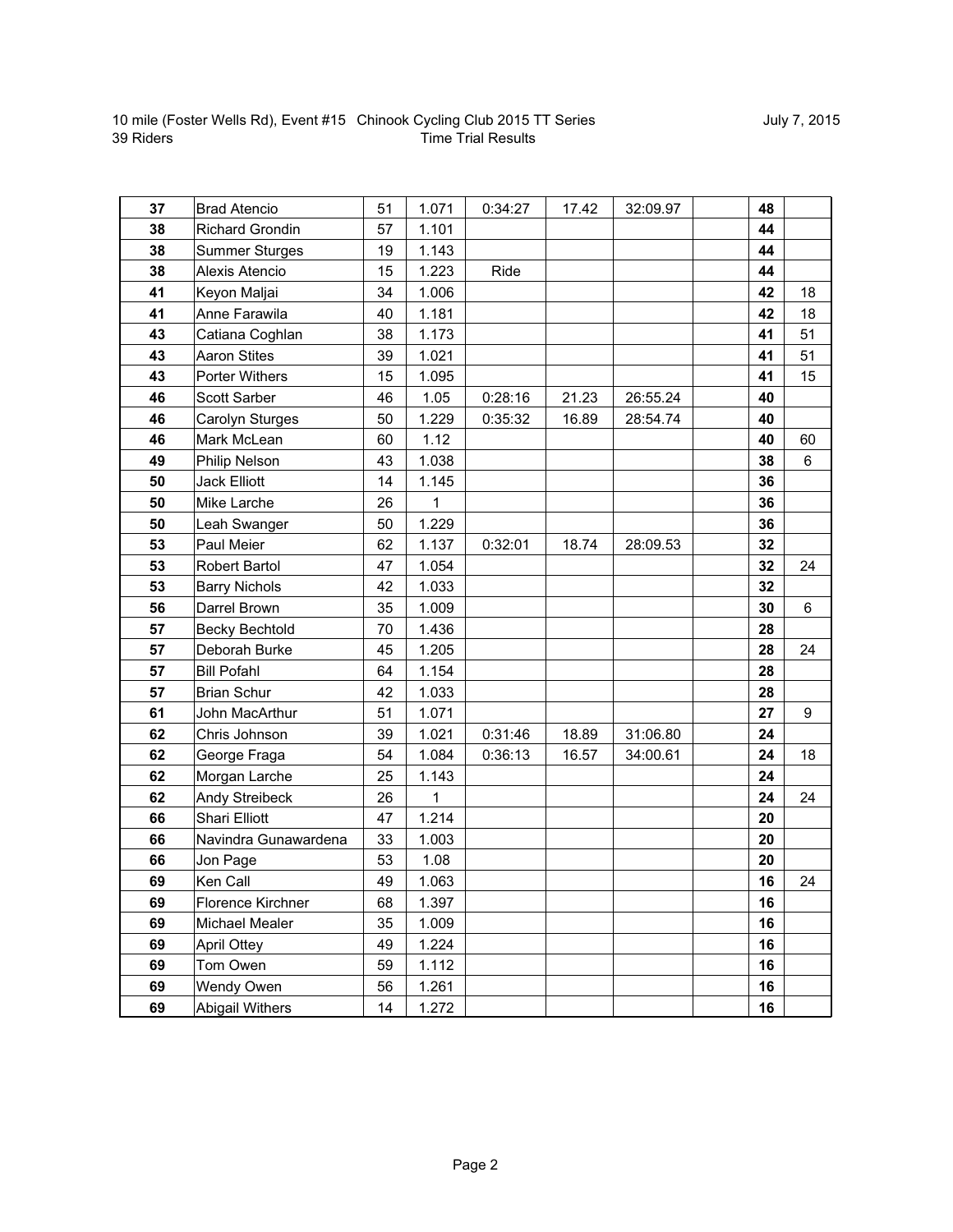|           | 10 mile (Foster Wells Rd), Event #15  Chinook Cycling Club 2015 TT Series |
|-----------|---------------------------------------------------------------------------|
| 39 Riders | Time Trial Results                                                        |

| 76 | Peter Archambault       | 44 | 1.042 |  | 13 | 3 |
|----|-------------------------|----|-------|--|----|---|
| 77 | Ron D. Hale             | 56 | 1.095 |  | 12 |   |
| 77 | Linda McLean            | 59 | 1.28  |  | 12 |   |
| 77 | JimaLee Painter         | 61 | 1.3   |  | 12 |   |
| 77 | Jim Willis              | 45 | 1.046 |  | 12 |   |
| 81 | Lewis Kenworthy         | 58 | 1.106 |  | 8  |   |
| 81 | <b>Porter McMichael</b> | 18 |       |  | 8  |   |
| 81 | Erin Plumb              | 42 | 1.19  |  | 8  |   |
| 81 | Torka Poet              | 49 | 1.224 |  | 8  |   |
| 81 | <b>Lance Stites</b>     | 14 | 1.145 |  | 8  |   |
| 81 | Luke Sturges            | 13 | 1.2   |  | 8  |   |
| 81 | Montana Sturges         | 21 | 1     |  | 8  |   |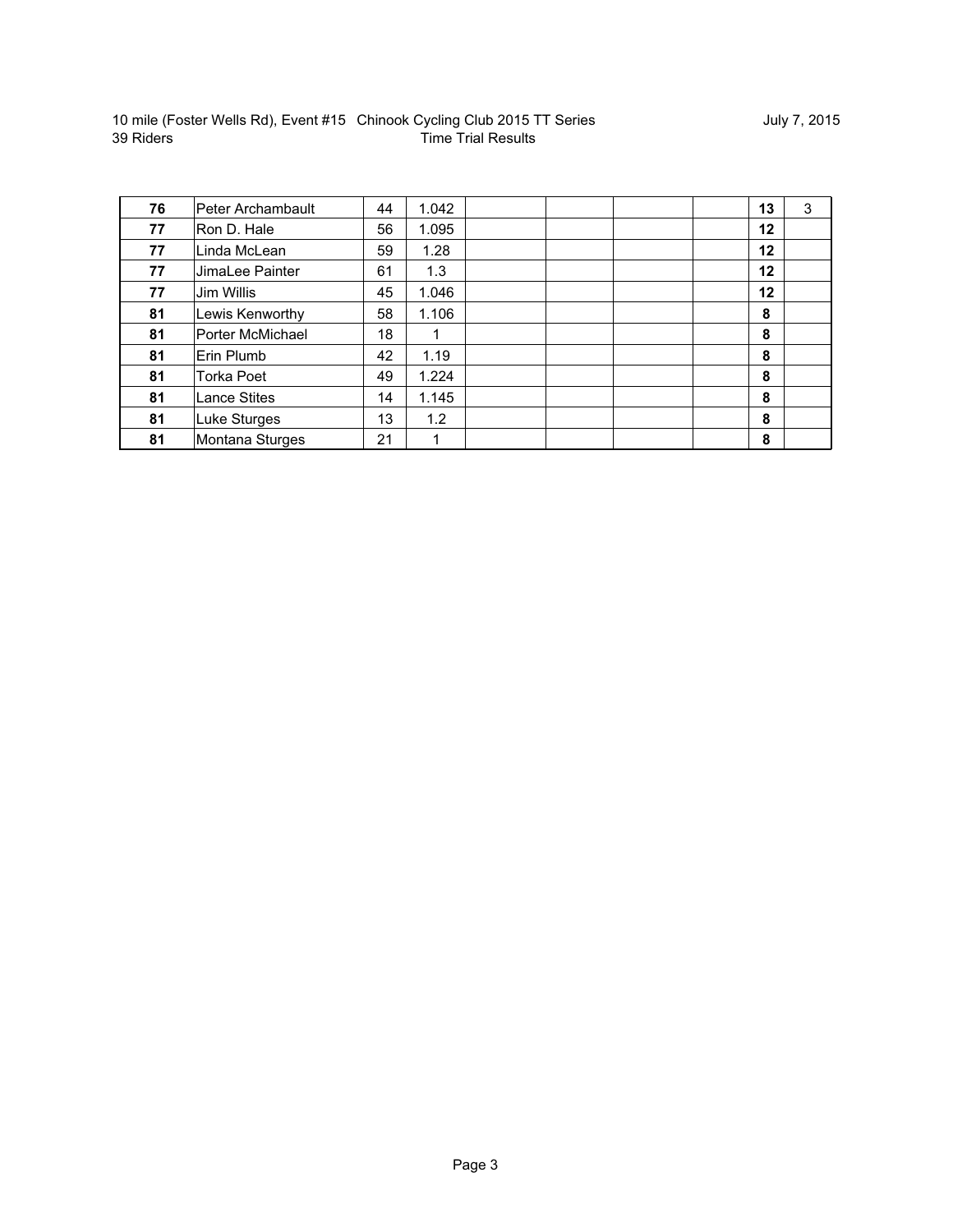| *------NAME------*    | Age | H'Cap | Raw Time | Raw        | H'cap       | Place          | Pts | Pnlty           |
|-----------------------|-----|-------|----------|------------|-------------|----------------|-----|-----------------|
|                       |     |       | 7/7/2015 | Avg        | <b>Time</b> |                |     |                 |
|                       |     |       | 10.0000  | <b>MPH</b> |             |                |     |                 |
|                       |     |       |          |            |             |                |     |                 |
| Jennifer Comfort      | 37  | 1.169 | 0:27:50  | 21.56      | 25:24.57    | 1              | 74  | 78              |
| <b>Bill Hanf</b>      | 66  | 1.183 | 0:28:54  | 20.76      | 25:31.77    | $\overline{c}$ | 80  | 60              |
| Kristin Anderson      | 57  | 1.268 | 0:28:57  | 20.73      | 25:37.87    | 3              | 96  | 108             |
| <b>Steve Anderson</b> | 55  | 1.09  | 0:25:54  | 23.17      | 25:39.69    | $\overline{4}$ | 86  | 78              |
| Sally Shadle          | 34  | 1.159 | 0:27:55  | 21.49      | 25:47.21    | 5              | 75  | 69              |
| Diane Strycula        | 54  | 1.249 | 0:29:17  | 20.49      | 25:50.73    | 6              | 89  | 87              |
| Pete Swanger          | 53  | 1.08  | 0:24:46  | 24.23      | 25:55.93    | $\overline{7}$ | 94  | 102             |
| Dick Koenigs          | 70  | 1.246 | 0:27:25  | 21.88      | 26:06.22    | 8              | 104 | 132             |
| <b>Ted Hohl</b>       | 53  | 1.08  | 0:28:22  | 21.15      | 26:27.93    | 9              | 64  | 12 <sup>°</sup> |
| Missi Solbrack        | 55  | 1.255 | 0:32:06  | 18.69      | 26:34.66    | 10             | 63  | 33              |
| <b>Brad Solbrack</b>  | 59  | 1.112 | 0:29:37  | 20.26      | 26:38.02    |                | 60  |                 |
| David Painter         | 61  | 1.128 | 0:26:49  | 22.37      | 26:40.42    |                | 89  | 87              |
| Chad Eder             | 41  | 1.029 | 0:26:13  | 22.89      | 26:40.67    |                | 72  | 36              |
| Diana Spangle         | 60  | 1.29  | 0:28:18  | 21.20      | 26:44.28    |                | 108 | 144             |
| <b>Steve Canaday</b>  | 68  | 1.213 | 0:30:25  | 19.73      | 26:46.53    |                | 77  | 51              |
| Steve Hanson          | 43  | 1.038 | 0:26:09  | 22.94      | 26:47.56    |                | 56  | 48              |
| Mark Sturges          | 52  | 1.076 | 0:26:23  | 22.74      | 26:49.19    |                | 83  | 69              |
| Mark Painter          | 65  | 1.168 | 0:27:52  | 21.53      | 26:51.51    |                | 90  | 90              |
| Scott Sarber          | 46  | 1.05  | 0:28:16  | 21.23      | 26:55.24    |                | 40  |                 |
| Craig Groendyke       | 69  | 1.228 | 0:26:18  | 22.81      | 27:01.02    |                | 116 | 168             |
| Pat Lee               | 44  | 1.042 | 0:28:11  | 21.29      | 27:02.84    |                | 56  |                 |
| Robert Marshall       | 71  | 1.265 | 0:33:18  | 18.02      | 27:07.45    |                | 68  | 24              |
| Diane Hanf            | 59  | 1.28  | 0:34:57  | 17.17      | 27:18.28    |                | 52  |                 |
| Joshua Alms           | 35  | 1.009 | 0:27:06  | 22.14      | 27:27.50    |                | 60  | 18              |
| Lori Selby            | 54  | 1.249 | 0:29:30  | 20.34      | 27:31.13    |                | 99  | 117             |
| Stan McCue            | 59  | 1.112 | 0:30:53  | 19.43      | 27:46.37    |                | 60  |                 |
| John Burke            | 48  | 1.059 | 0:26:32  | 22.61      | 28:09.31    |                | 71  | 93              |
| Paul Meier            | 62  | 1.137 | 0:32:01  | 18.74      | 28:09.53    |                | 32  |                 |
| Tom Kirchner          | 67  | 1.198 | 0:34:23  | 17.45      | 28:42.04    |                | 56  |                 |
| Carolyn Sturges       | 50  | 1.229 | 0:35:32  | 16.89      | 28:54.74    |                | 40  |                 |
| Greg Turpen           | 49  | 1.063 | 0:26:59  | 22.24      | 29:11.05    |                | 94  | 114             |
| lan Hoffman           | 41  | 1.029 | 0:30:07  | 19.92      | 29:16.07    |                | 56  |                 |
| Ron G. Hale           | 57  | 1.101 | 0:32:32  | 18.44      | 29:32.93    |                | 60  |                 |
| Chris Johnson         | 39  | 1.021 | 0:31:46  | 18.89      | 31:06.80    |                | 24  |                 |
| <b>Brad Atencio</b>   | 51  | 1.071 | 0:34:27  | 17.42      | 32:09.97    |                | 48  |                 |
| Phil Treadway         | 53  | 1.08  | 0:34:03  | 17.62      | 32:37.67    |                | 67  | 33              |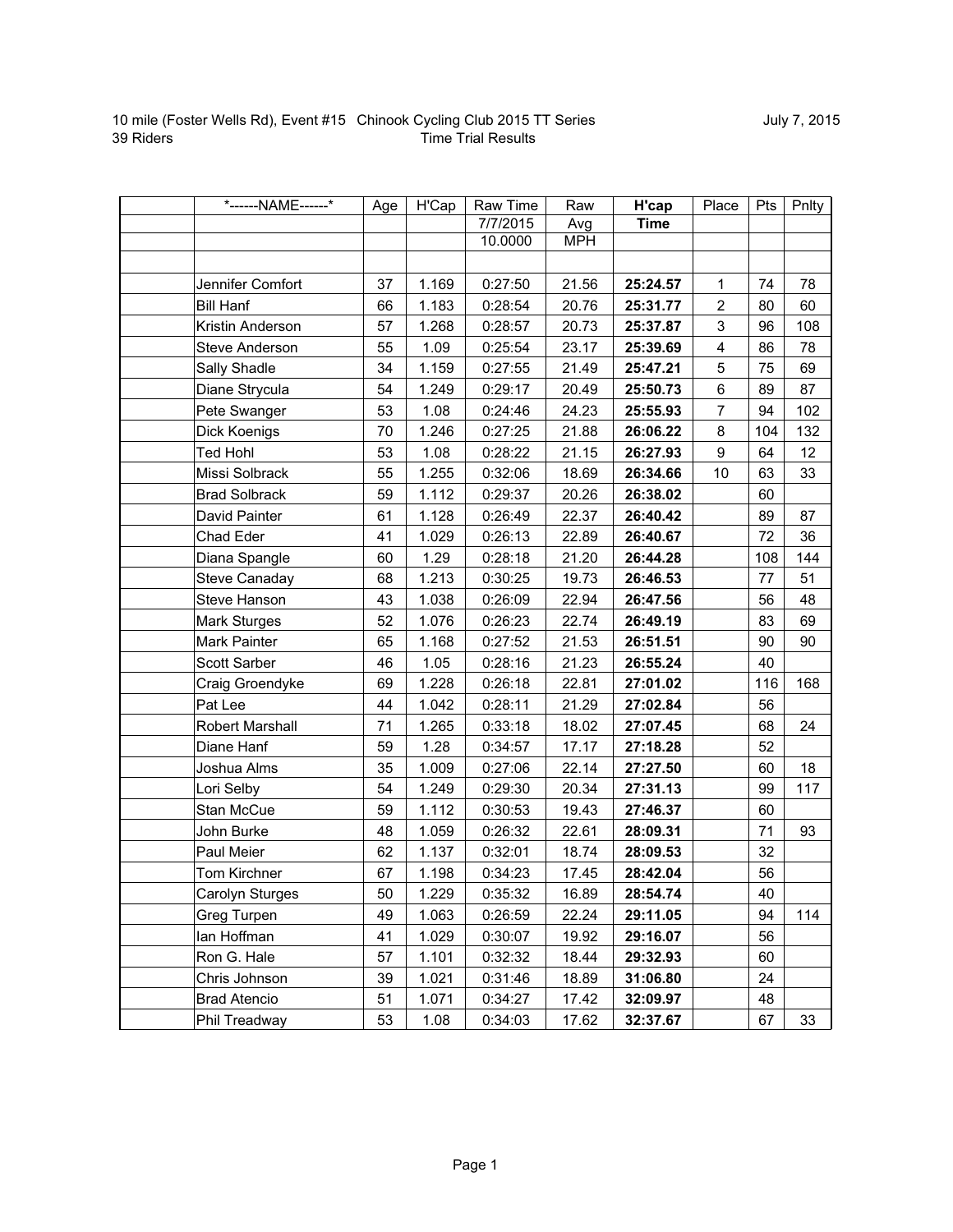| George Fraga           | 54 | 1.084 | 0:36:13 | 16.57 | 34:00.61 | 24 | 18  |
|------------------------|----|-------|---------|-------|----------|----|-----|
| John Limbaugh          | 45 | 1.046 |         |       |          | 96 | 132 |
| <b>Steve McDuffie</b>  | 50 | 1.067 |         |       |          | 68 | 60  |
| Dave Fischer           | 65 | 1.168 |         |       |          | 54 | 18  |
| Evelyn Painter         | 86 | 1.999 |         |       |          | 53 | 63  |
| <b>Tim Elliott</b>     | 63 | 1.145 |         |       |          | 50 | 90  |
| <b>Richard Grondin</b> | 57 | 1.101 |         |       |          | 44 |     |
| <b>Summer Sturges</b>  | 19 | 1.143 |         |       |          | 44 |     |
| Keyon Maljai           | 34 | 1.006 |         |       |          | 42 | 18  |
| Catiana Coghlan        | 38 | 1.173 |         |       |          | 41 | 51  |
| <b>Aaron Stites</b>    | 39 | 1.021 |         |       |          | 41 | 51  |
| Porter Withers         | 15 | 1.095 |         |       |          | 41 | 15  |
| Mark McLean            | 60 | 1.12  |         |       |          | 40 | 60  |
| Philip Nelson          | 43 | 1.038 |         |       |          | 38 | 6   |
| <b>Jack Elliott</b>    | 14 | 1.145 |         |       |          | 36 |     |
| Mike Larche            | 26 | 1     |         |       |          | 36 |     |
| Leah Swanger           | 50 | 1.229 |         |       |          | 36 |     |
| <b>Robert Bartol</b>   | 47 | 1.054 |         |       |          | 32 | 24  |
| <b>Barry Nichols</b>   | 42 | 1.033 |         |       |          | 32 |     |
| Darrel Brown           | 35 | 1.009 |         |       |          | 30 | 6   |
| <b>Becky Bechtold</b>  | 70 | 1.436 |         |       |          | 28 |     |
| Deborah Burke          | 45 | 1.205 |         |       |          | 28 | 24  |
| <b>Bill Pofahl</b>     | 64 | 1.154 |         |       |          | 28 |     |
| <b>Brian Schur</b>     | 42 | 1.033 |         |       |          | 28 |     |
| John MacArthur         | 51 | 1.071 |         |       |          | 27 | 9   |
| Morgan Larche          | 25 | 1.143 |         |       |          | 24 |     |
| Andy Streibeck         | 26 | 1     |         |       |          | 24 | 24  |
| Shari Elliott          | 47 | 1.214 |         |       |          | 20 |     |
| Navindra Gunawardena   | 33 | 1.003 |         |       |          | 20 |     |
| Jon Page               | 53 | 1.08  |         |       |          | 20 |     |
| Ken Call               | 49 | 1.063 |         |       |          | 16 | 24  |
| Florence Kirchner      | 68 | 1.397 |         |       |          | 16 |     |
| Michael Mealer         | 35 | 1.009 |         |       |          | 16 |     |
| <b>April Ottey</b>     | 49 | 1.224 |         |       |          | 16 |     |
| Tom Owen               | 59 | 1.112 |         |       |          | 16 |     |
| Wendy Owen             | 56 | 1.261 |         |       |          | 16 |     |
| Abigail Withers        | 14 | 1.272 |         |       |          | 16 |     |
| Peter Archambault      | 44 | 1.042 |         |       |          | 13 | 3   |
| Ron D. Hale            | 56 | 1.095 |         |       |          | 12 |     |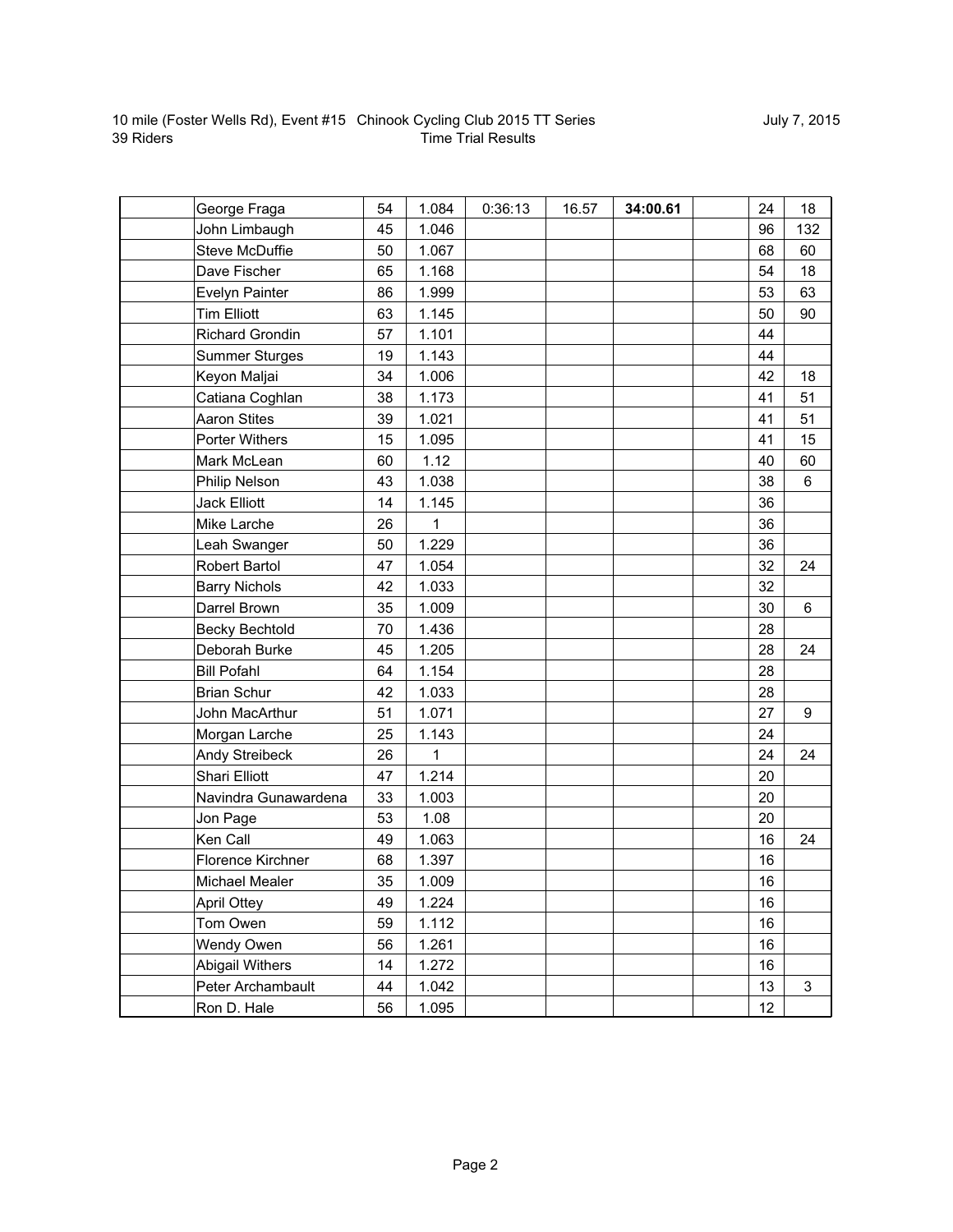|           | 10 mile (Foster Wells Rd), Event #15 Chinook Cycling Club 2015 TT Series |
|-----------|--------------------------------------------------------------------------|
| 39 Riders | Time Trial Results                                                       |

| Linda McLean        | 59 | 1.28  |             |  | 12 |    |
|---------------------|----|-------|-------------|--|----|----|
| JimaLee Painter     | 61 | 1.3   |             |  | 12 |    |
| Jim Willis          | 45 | 1.046 |             |  | 12 |    |
| Lewis Kenworthy     | 58 | 1.106 |             |  | 8  |    |
| Porter McMichael    | 18 | 1     |             |  | 8  |    |
| Erin Plumb          | 42 | 1.19  |             |  | 8  |    |
| <b>Torka Poet</b>   | 49 | 1.224 |             |  | 8  |    |
| <b>Lance Stites</b> | 14 | 1.145 |             |  | 8  |    |
| <b>Luke Sturges</b> | 13 | 1.2   |             |  | 8  |    |
| Montana Sturges     | 21 |       |             |  | 8  |    |
| Alexis Atencio      | 15 | 1.223 | <b>Ride</b> |  | 44 |    |
| Anne Farawila       | 40 | 1.181 |             |  | 42 | 18 |